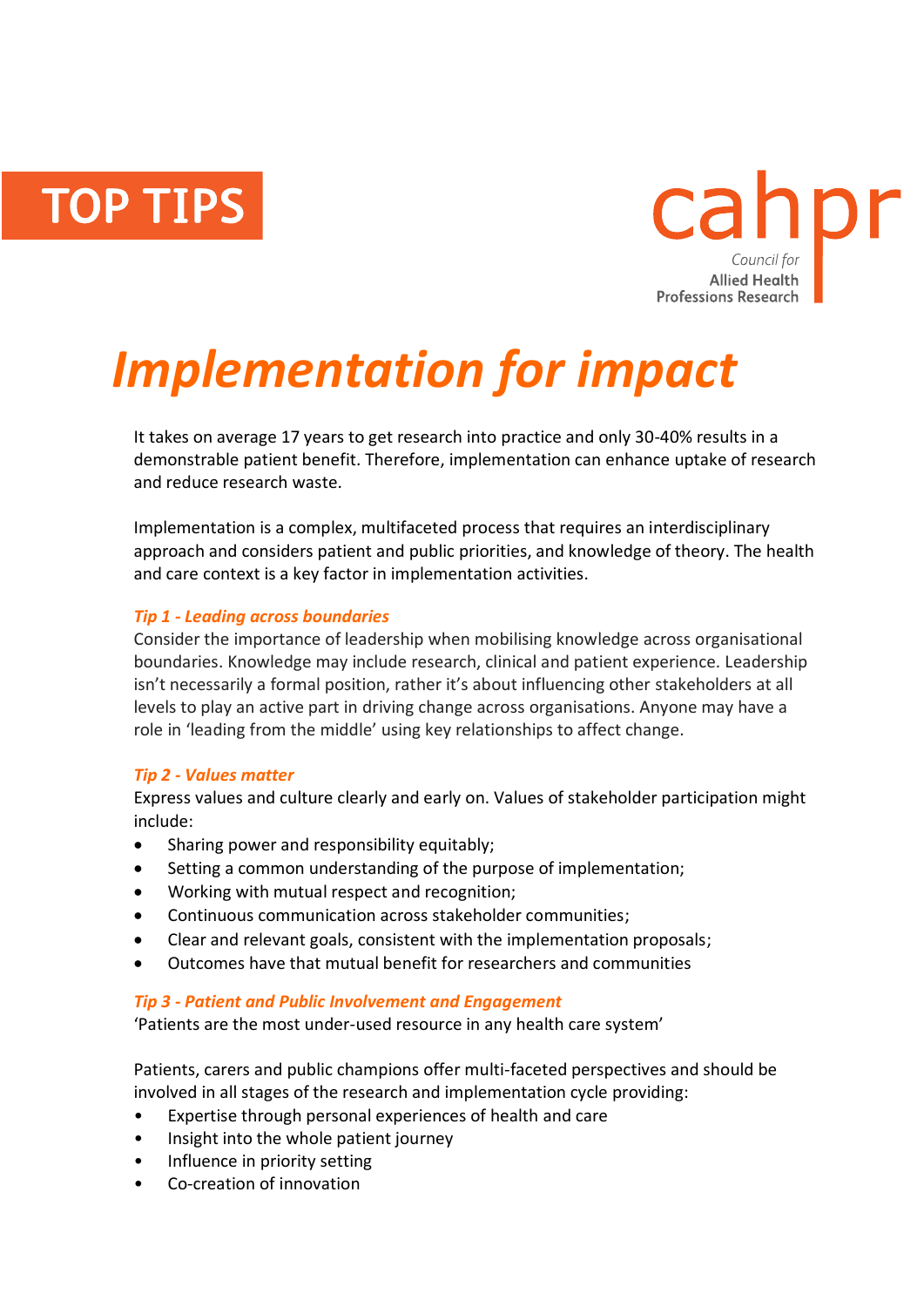- Stories of impact
- Links to networks

## *Tip 4 - Design an implementation strategy*

Design a realistic implementation plan to achieve your goals. Consider:

- Stakeholder needs and priorities
- Using theory (1)
- Co-production methods for the specific context
- A compelling case for change
- Clarifying what do you want to achieve and where are you now
- Deciding where you want to be
- Plans for outcomes and evaluation
- Your time frame for the implementation
- Resource needs

#### *Tip 5 - Theories, Models and Frameworks*

Understanding and evaluating the implementation of complex interventions can be helped by the application of theory. Theory can not only contribute to planning the implementation activity but also to: understanding barriers and facilitators; explaining the processes of implementation and; the reasons for the success or failure of the uptake of best evidence into practice (1).

# *Tip 6 - Offer flexibility*

Make it easy for stakeholders to 'do the right thing'. New interventions and innovations should be flexible and available in different formats, to aid successful adoption in different contexts.

Improvement practice teaches us that the sustainment of implementation is more associated with sharing the principles of good practice, rather than ensuring that everyone uses the same practice.

#### *Tip 7 - Knowledge mobilisers*

Knowledge mobilisers and champions may be clinicians, managers, policy makers, researchers, patients, and the public. Many knowledge mobilisers work within and across extensive networks. Identify individuals with a range of skills that lend themselves to improvement activities and innovation. These people may be the 'change champions' and knowledge mobilisers that make the difference between success and failure.

#### *Tip 8 - Early adopters*

Implementation can start with a pilot to test and refine new approaches and to evaluate barriers and facilitators. Implementation activities can be accelerated by developing a group or Community of Practice (1) that can share experiences and insights throughout the implementation journey. Audit and feedback will gauge progress and help to refine, redesign and adapt approaches for scaling up.